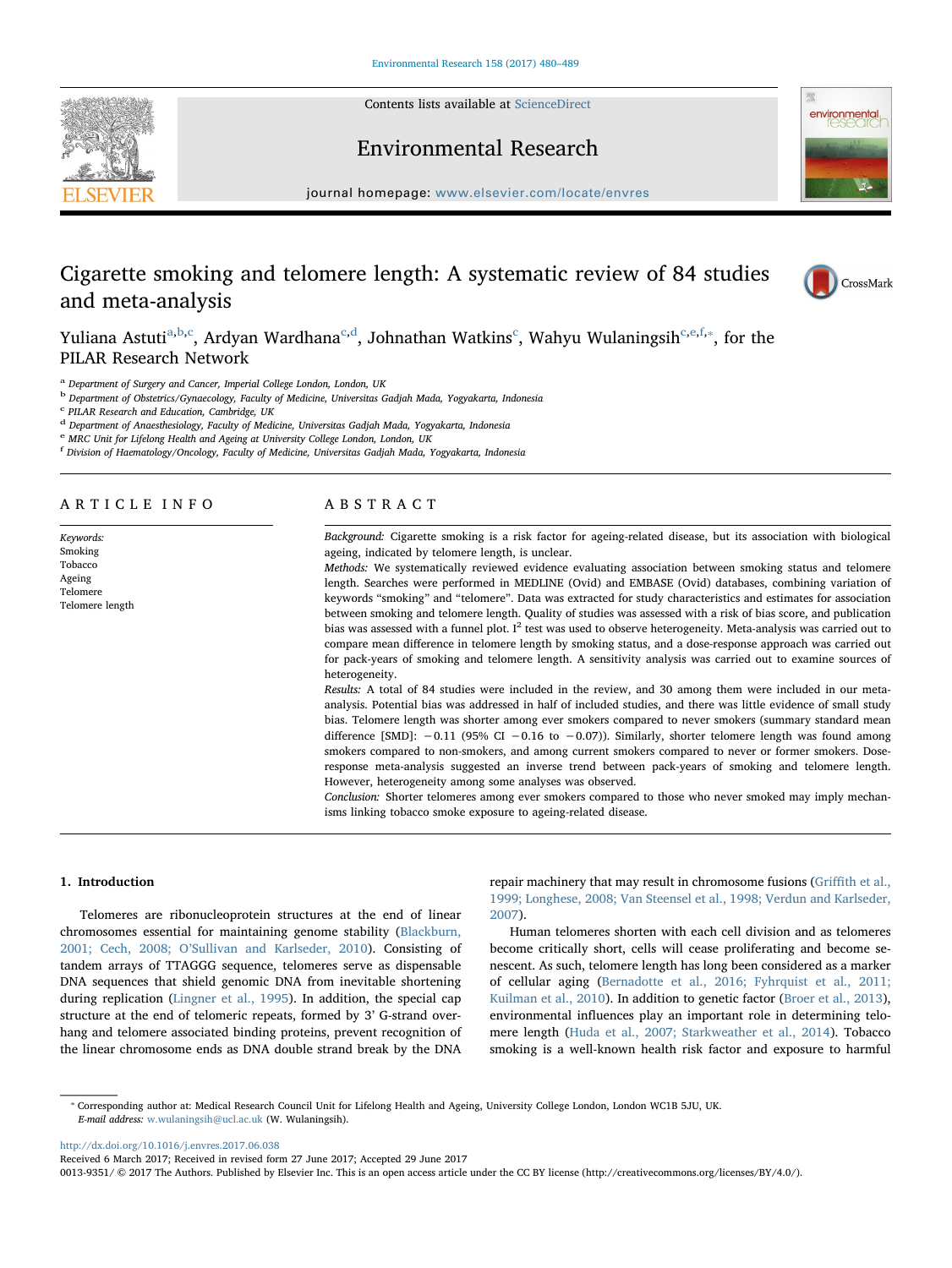chemicals in cigarettes may induce oxidative stress and irreparable damage to the telomeric DNA [\(Alexandrov et al., 2006, 2016; Asami](#page-7-3) [et al., 1996](#page-7-3); d'[Adda di Fagagna et al., 2003;](#page-8-3) [Opresko et al., 2005;](#page-8-4) [Von](#page-9-0) [Zglinicki, 2002](#page-9-0)). Despite this biological link, there have been inconsistencies in the literature regarding association between telomere length and smoking, with some studies showing shorter telomeres with smoking ([Mirabello et al., 2009; Revesz et al., 2015](#page-8-5)) whereas a lack of association was reported in other studies ([Brouilette et al., 2003; Harris](#page-8-6) [et al., 2012\)](#page-8-6). We therefore performed this systematic review and metaanalysis to determine whether combined evidence supports association between telomere length and smoking.

# 2. Methods

# 2.1. Search strategy

The meta-analysis was conducted according to the MOOSE [\(Stroup](#page-8-7) [et al., 2000\)](#page-8-7) And PRISMA guidelines ([Moher et al., 2009\)](#page-8-8). MEDLINE (Ovid) and EMBASE (Ovid) databases were searched from their inception to 29 April 2016, with the final search performed on 02/05/2016. We applied a search strategy as follows: (smoking OR cigarette\*) AND (telomere OR telomeres) as free text. Searches were limited to studies conducted in humans. No language restriction was applied. References from eligible studies were hand-searched for additional studies. Two investigators independently identified eligible studies, and any discrepancies were resolved by consensus with a third investigator. There was no prior review protocol published for this study.

# 2.2. Inclusion criteria

We included studies that investigated an association between cigarette smoking status (including smoking status e.g. smokers, former smokers and never smokers and smoking intensity) and telomere length in humans, in which smoking status and telomere length were measured in the same subjects. Studies were either cross-sectional, cohort, or case-control studies in humans. We included studies in which smoking or telomere length was used as an adjustment variable if individual estimates of association between smoking and telomere length were available.

#### 2.3. Exclusion criteria

Duplicated publications or additional studies of already included studies were excluded. We also excluded studies which did not fulfil any inclusion criteria, for instance, those which did not provide estimates for association between smoking and telomere length.

### 2.4. Data extraction

Data from eligible studies were independently extracted using a standard form. The following information was collected: first author, year of publication, type of study, description of study population (age, sex, race, country of study), method of telomere length measurement, source of sample used, description of smoking exposure assessment, sample size, comparison method, main results including maximally adjusted effect size and standard error or confidence intervals, any adjustment variables, and any other relevant information.

When information was available in the included studies, estimates for the following comparisons were collected: 1) current smokers and non-smokers, the latter of which consisted of former and never smokers, 2) ever smokers, which included both current and former smokers, and never smokers, 3) current smokers and former smokers, 3) current smokers and never smokers, 4) former smokers and never smokers, 5) smoking intensity, expressed as pack-years of cigarette, defined a product of packs of cigarettes smoked per day and smoking duration in years [\(Müezzinler et al., 2015\)](#page-8-9), 6) levels of cotinine, a metabolite of nicotine [\(Block et al., 2006\)](#page-7-4). When multiple measurements were available, we collected smoking status and telomere length measured at the same time, or closest to each other.

For studies which only reported estimates for categories e.g. quartiles of pack-year of cigarettes, we assigned interval scores of categories from the original studies based on medians or means when available. Category midranges were applied for the remaining closed-ended categories. For upper open-ended categories with  $b_i$  as the lower bound of the *i*th interval and the intervals indexed by  $i = 1,...,n$ , interval scores were assigned as  $b_n + 0.5 (b_n - b_{n-1})$  [\(Greenland and Longnecker, 1992;](#page-8-10) Il'[yasova et al., 2005\)](#page-8-10). Correspondingly, interval scores for the lower open-ended categories were assigned as  $b_2 - 0.5$  ( $b_2 - b_1$ ).

# 2.5. Assessment of quality of included studies

Although quantitative scores have been used for meta-analysis of observational studies ([Mundstock et al., 2015](#page-8-11)), interpretation could be challenging. We adapted assessment criteria from items in Critical Appraisal Skills Programme (CASP) questionnaires [\(Critical Appraisal](#page-8-12) [Skills Programme, 2017\)](#page-8-12) to assess cohort and case-control studies and use these criteria to assess included studies: (i) Did the study address a clearly focused issue? (ii) Did the authors use an appropriate method to answer their question? (iii) Was the exposure accurately measured to minimise bias? (iv) Was the outcome accurately measured to minimise bias? (v) Have they taken account of important confounding factors in the design and/or analysis? (vi) Do the results fit with other available evidence? Each item was answered with 'Yes', 'No' or 'Don't know', according to information presented in the publications.

# 2.6. Assessment of publication bias

Assessment for publication bias was carried out by assessing funnel plot asymmetry for comparisons including at least 10 studies [\(Sterne](#page-8-13) [et al., 2011](#page-8-13)). Data points were derived from estimates and standard errors from individual studies in relation to the pooled estimate effect. Asymmetrical distribution of data points for smaller studies (those with wider standard errors) indicates small study effects, which may be caused by publication bias. In addition to visual inspection of the funnel plot, we also conducted Egger's test, which applies weighted linear regression analysis to test for funnel plot asymmetry. A p-value of < 0.1 was considered to represent significant asymmetry [\(Egger et al., 1997](#page-8-14)). Where asymmetry was indicated, sensitivity analysis was performed to seek potential sources of asymmetry.

# 2.7. Assessment of heterogeneity

The studies were evaluated clinically and methodologically to assess if it was reasonable to consider combining data. Statistical heterogeneity was measured by the visual inspection of the forest plots and statistically through an assessment of homogeneity based on the Chi<sup>2</sup> test [\(Higgins and Greenland, 2011\)](#page-8-15). The  $I^2$  measurement was calculated as an indicator of the amount of statistical variation not attributable to sampling error. A value of more than 75% was considered to represent high heterogeneity [\(Higgins et al., 2003](#page-8-16)).

# 2.8. Meta-analysis

A random effects meta-analysis was performed to obtain pooled results for each aforementioned comparison. Because different methods were used to assess telomere length, a standardised mean difference (SMD) approach was applied in the analysis. Summary results were obtained from final values and their variance in individual studies. A sensitivity analysis was performed by excluding studies one at a time. Where difference in means were presented for categories of exposure, e.g. for pack-year of smoking, we performed a two-stage meta-analysis approach [\(Crippa and Orsini, 2016\)](#page-8-17). First, a dose-response model was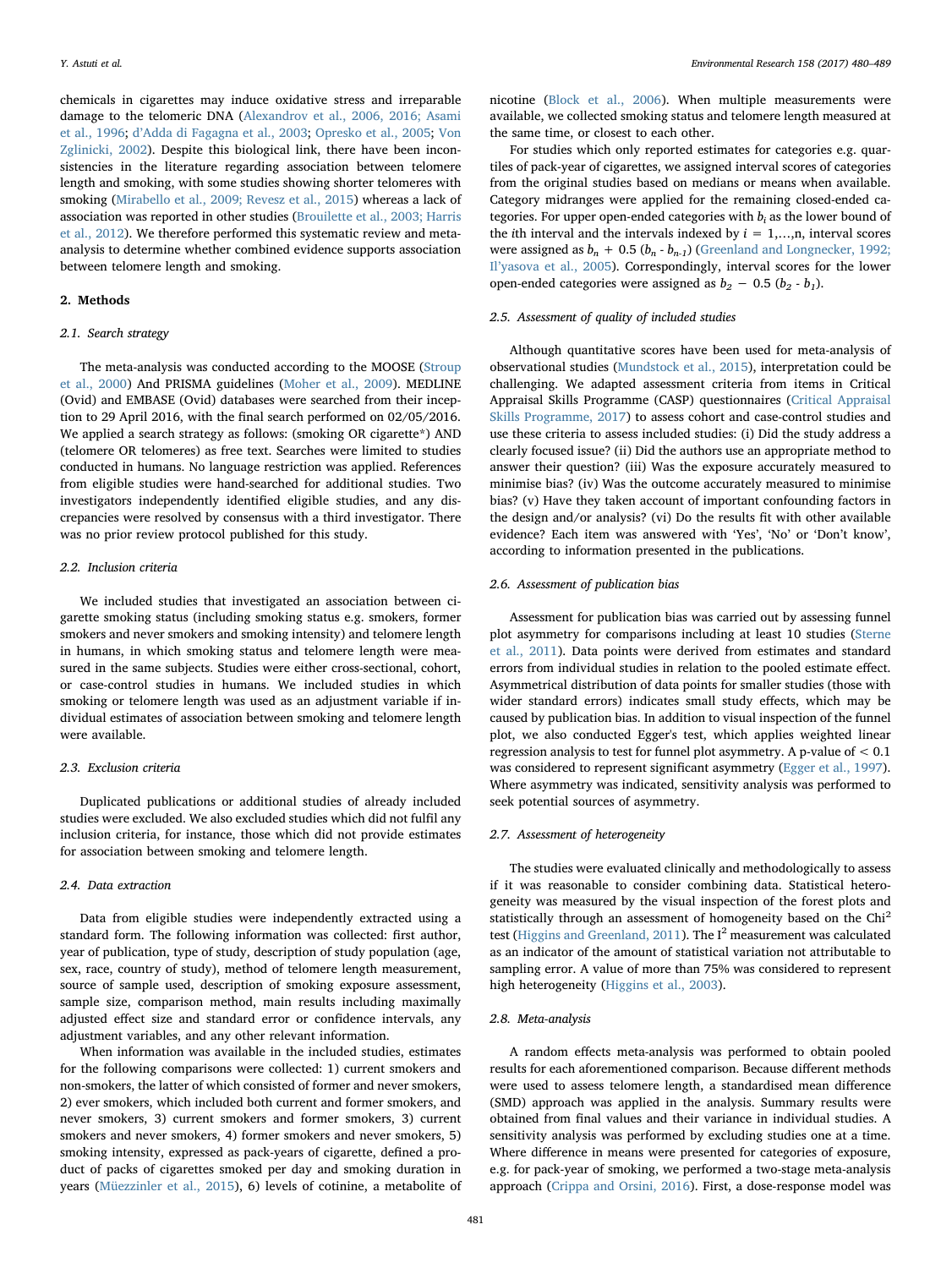<span id="page-2-0"></span>

Fig. 1. Selection of studies included in the systematic review.

estimated within each study taking into account the covariance of SMD corresponding to each assigned interval score. In the second stage, study-specific estimates were combined using a multivariate random effects model. Linear and quadratic dose-response associations were assessed, and Aikake information criterion (AIC) values were used to compare model fit. Where necessary, we performed a sensitivity analysis excluding one study at a time to determine potential sources of any observed heterogeneity. Analyses were performed using the package metafor and dosresmeta in R version 3.3.2 (R Foundation for Statistical Computing, Vienna, Austria Foundation for R Foundation for Statistical Computing, Vienna, Austriatatistical Computing, Vienna, Austria) and OpenMetaAnalyst software ([Wallace et al., 2012](#page-9-1)).

# 3. Results

As shown in [Fig. 1](#page-2-0), we identified a total of 616 studies from initial search, of which 373 study duplicates were removed. After title and abstract screening, full-text articles for 190 studies were retrieved. Among these articles, we further excluded 110 studies for reasons reported in [Fig. 1](#page-2-0) and full-text articles for the remaining 80 studies were retrieved for detailed reviewing. Finally, 4 additional studies identified among references in retrieved studies were included, resulting in a total of 84 articles selected for systematic review. Of these, 30 reported sufficient data for inclusion in meta-analysis.

### 3.1. Systematic review

Main characteristics of the included studies are summarised in [Table 1](#page-3-0), and references containing included studies are included in the Supplementary Information. Forty three studies were conducted in Europe, 25 in North America, 12 in Asia, 2 in Africa, and 2 in South

America. In total, these studies involved 144,504 adults (age 18 and older) and most studies include both men and women (Table S1, Supplementary Information). Although some studies were longitudinal, all collected smoking status and telomere length were assessed crosssectionally. Most studies used a single assessment of telomere length. Smoking status was self-reported in these studies. Measurements of telomere length were performed in the majority (75%) of the included studies and peripheral blood or leukocytes were mostly used as tissue source of DNA. Overall, among the 84 studies included, thirty-three reported shorter telomere length with smoking, one study reported longer telomere length with smoking, and fifty found a lack of association between smoking and telomere length. Only one included study ([Verde et al., 2015\)](#page-9-2) and a secondary analysis of study already included in the review ([Patel et al., 2016](#page-8-18)) assessed the association between cotinine levels, in which shorter telomeres were indicated with higher cotinine levels. A meta-analysis was not possible because mean difference in telomere length was only available in one study. Time since quitting smoking was assessed in two studies ([Müezzinler et al., 2015;](#page-8-9) [Patel et al., 2016\)](#page-8-9), and weak positive trends with telomere length were reported albeit different comparison methods hampered meta-analysis to be conducted.

In addition to cross-sectional assessment of smoking status and telomere length, three studies had two repeated measures of telomere length. When adjusting for baseline telomere, telomere length measured 6 years later was inversely linked with number of cigarettes smoked at baseline ([Kingma et al., 2012](#page-8-19)), but not smoking status [\(Aviv](#page-7-5) [et al., 2009](#page-7-5)). Müezzinler and colleagues showed less telomere attrition over 8 years among current compared to never smokers ([Müezzinler](#page-8-9) [et al., 2015\)](#page-8-9). Meta-analysis was not conducted due to the different types of measurements and interval time assessed.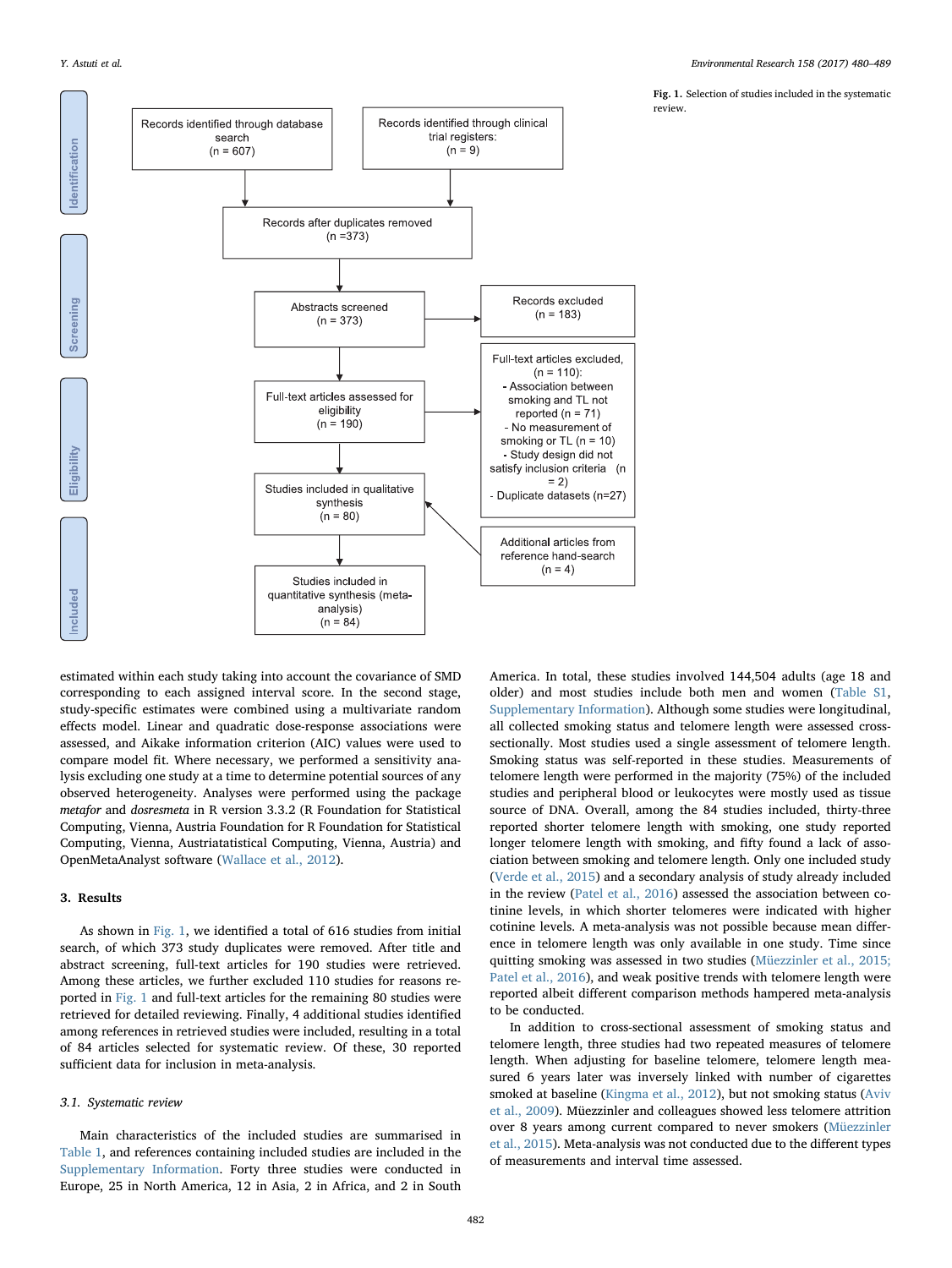# <span id="page-3-0"></span>Table 1

Description of studies included in the systematic review.

| First author, year       | Country      | No. of participants | Age                 | Telomere length assessment | <b>Tissue source</b> | <b>Overall</b> association                 |
|--------------------------|--------------|---------------------|---------------------|----------------------------|----------------------|--------------------------------------------|
| Adams, 2007              | UK           | 318                 | 50                  | qPCR                       | PBMC                 | No association                             |
| Adler, 2013              | <b>USA</b>   | 2599                | $70 - 79$           | qPCR                       | leukocytes           | Shorter TL with smoking                    |
| Ahola, 2012              | Finland      | 2911                | $30 +$              | qPCR                       | leukocytes           | No association                             |
| Aida, 2013               | Japan        | 52                  | $43 - 82$           | <b>FISH</b>                | oesophageal tissue   | No association                             |
| Ala-Mursula, 2013        | Finland      | 5620                | 31                  | qPCR                       | leukocytes           | No association                             |
| Atturu, 2010             | UK           | 373                 | median 66           | Southern blot              | leukocytes           | No association                             |
|                          | Spain        | 154                 | mean 48.6           | Southern blot              |                      | No association                             |
| Aulinas, 2015            |              |                     |                     |                            | leukocytes           |                                            |
| Aviv, 2009               | <b>USA</b>   | 635                 | $24 - 44$           | Southern blot              | blood                | Shorter TL with smoking                    |
| Bakaysa, 2007            | Sweden       | 175                 | mean 79             | Southern blot              | blood                | No association                             |
| Balisteri, 2014          | Italy        | 80                  | mean 63             | Southern blot              | blood                | Shorter TL with smoking                    |
| Baragetti, 2015          | Italy        | 768                 | mean 57             | qPCR                       | leukocytes           | Longer TL with smoking                     |
| Barcelo, 2010            | Spain        | 404                 | $46 - 52$           | qPCR                       | leukocytes           | Shorter TL with smoking                    |
| Bekaert, 2007            | Belgium      | 2509                | $35 - 55$           | Southern blot              | leukocytes           | No association                             |
| Bischoff, 2006           | Denmark      | 812                 | 73-101              | Southern blot              | leukocytes           | No association                             |
| Boccardi, 2013           | Italy        | 217                 | mean 78             | qPCR                       | leukocytes           | No association                             |
| Boyer, 2015              | France       | 201                 | $53 - 66$           | qPCR                       | blood                | No association                             |
| Brody, 2014              | <b>USA</b>   | 216                 | 22                  | qPCR                       | PBMC*                | No association                             |
| Brouilette, 2003         | UK           | 203                 | mean 47             | Southern blot              | leukocytes           | No association                             |
| Brouilette, 2007         | UK           | 1542                | $45 - 64$           | qPCR                       | leukocytes           | No association                             |
| Carty, 2016              | <b>USA</b>   | 1525                | $50 - 79$           | Southern blot              | leukocytes           | Shorter TL with smoking                    |
| Cassidy, 2010            | <b>USA</b>   | 2284                | $30 - 55$           | qPCR                       | leukocytes           | No association                             |
| Chen, 2014               | <b>USA</b>   | 3256                | $45 - 74$           | qPCR                       | blood                | No association                             |
| Chen, 2015               | Chile        | 89                  | $18 +$              | qPCR                       | saliva               | Shorter TL with smoking                    |
| Demissie, 2006           | <b>USA</b>   | 327                 | $40 - 89$           | Southern blot              | leukocytes           | No association                             |
| Diez Roux, 2009          | <b>USA</b>   | 1000                | $45 - 84$           | qPCR                       | blood                | No association                             |
| Ehrlenbach, 2009         | Austria      | 669                 | mean 62             | qPCR                       | blood                | No association                             |
| Fitzpatrick, 2007        | <b>USA</b>   | 419                 | $65+$               | Southern blot              | leukocytes           | No association                             |
| Fyhrquist, 2011          | Finland      | 1271                | $55 - 80$           | Southern blot              | leukocytes           | No association                             |
| Gu, 2015                 | <b>USA</b>   | 1743                | mean 78             | qPCR                       | leukocytes           | No association                             |
|                          | UK           | 126                 | $18+$               | qPCR                       | blood                | Shorter TL with smoking                    |
| Haque, 2013              |              |                     | $79+$               |                            |                      |                                            |
| Harris, 2006             | UK           | 190                 |                     | qPCR                       | leukocytes           | No association                             |
| Harris, 2012             | UK           | 1048                | mean 69             | qPCR                       | blood                | No association                             |
| Haver, 2015              | Netherland   | 3275                | $60 +$              | qPCR                       | leukocytes           | Shorter TL with smoking                    |
| Hou, 2009                | Poland       | 716                 | $21 - 79$           | qPCR                       | leukocytes           | Shorter TL with smoking                    |
| Houben, 2009             | Netherland   | 122                 | mean 63             | qPCR                       | leukocytes           | No association                             |
| Immonen, 2012            | Finland      | 198                 | mean 75             | Southern blot              | blood                | No association                             |
| Kahl, 2015               | Brazil       | 124                 | $17 - 68$           | qPCR                       | blood                | Shorter TL with smoking                    |
| Kingma, 2012             | Netherland   | 895                 | $28 - 75$           | qPCR                       | leukocytes           | No association                             |
| Kozlitina, 2012          | <b>USA</b>   | 3157                | 18-85               | qPCR                       | leukocytes           | No association                             |
| Latifovic, 2016          | Canada       | 477                 | $20 - 50$           | qPCR                       | blood                | No association                             |
| Lee, 2012                | <b>USA</b>   | 4324                | $35 - 60$           | qPCR                       | leukocytes           | No association                             |
| Lee, 2015                | Asian        | 1958                | $40 - 69$           | qPCR                       | leukocytes           | Shorter TL with smoking                    |
| Li, 2011                 | Sweden       | 166                 | $19 - 65$           | qPCR                       | blood                | No association                             |
| Lin, 2013                | China        | 231                 | $50 - 64$           | qPCR                       | oesophageal tissue   | No association                             |
| Liu, 2015                | Canada       | 922                 | $19+$               | qPCR                       | leukocytes           | Shorter TL with smoking                    |
| Liu, 2011                | China        | 360                 | mean 50             | qPCR                       | leukocytes           | No association                             |
| Lynch, 2013              | Finland      | 853                 | $50 - 69$           | qPCR                       | blood                | Shorter TL with smoking                    |
| Marcon, 2012             | Italy        | 56                  | mean 56             | Southern blot              | blood                | No association                             |
| Mirabello, 2009          | <b>USA</b>   | 1661                | $55 - 74$           | qPCR                       | leukocytes           | Shorter TL with smoking                    |
| Morla, 2006              | Spain        | 76                  | $55 - 62$           | <b>FISH</b>                | leukocytes           | Shorter TL with smoking                    |
| Muezzinler, 2015         | Germany      | 3597                | $50 - 75$           | qPCR                       | leukocytes           | Shorter TL with smoking                    |
| Nawrot, 2010             | Belgium      | 305                 | mean 42.5           | Southern blot              | leukocytes           | Shorter TL with smoking                    |
| Needham, 2013            | USA          | 5360                | $20 - 84$           |                            | leukocytes           | Shorter TL with smoking                    |
|                          | Germany      |                     |                     | qPCR                       |                      | No association                             |
| Neuner, 2016             |              | 343                 | 18-70               | qPCR                       | blood                |                                            |
| Nordfjall, 2008          | Sweden       | 989                 | $26 - 75$           | qPCR                       | leukocytes           | No association                             |
| Parks, 2009              | USA          | 647                 | $35 - 74$           | qPCR                       | blood                | Shorter TL with smoking                    |
| Pavanello, 2011          | Italy        | 457                 | $25 - 75$           | qPCR                       | blood                | Shorter TL with smoking                    |
| Pellatt, 2012            | USA          | 1268                | $30 - 79$           | qPCR                       | blood                | Shorter TL with smoking                    |
| Rane, 2015               | Singapore    | 90                  | $45 - 74$           | Southern blot              | leukocytes           | No association                             |
| Raymond, 2013            | South Africa | 450                 | case 51, control 40 | qPCR                       | leukocytes           | No association                             |
| Revesz, 2013             | Netherland   | 2936                | $18 - 65$           | qPCR                       | leukocytes           | Shorter TL with smoking                    |
| Risques, 2007            | <b>USA</b>   | 300                 | $30 - 89$           | qPCR                       | leukocytes           | No association                             |
| Rode, 2014               | Denmark      | 55,568              | $20 - 100$          | qPCR                       | leukocytes           | Shorter TL with smoking                    |
| Sabatino, 2013           | Italy        | 11                  | mean 67             | qPCR                       | blood                | Shorter TL with smoking                    |
| Sadr, 2015               | Iran         | 189                 | mean 65             | qPCR                       | blood                | No association                             |
| Sanchez-Espiridion, 2014 | <b>USA</b>   | 2790                | mean 62             | qPCR                       | lymphocytes          | Shorter TL with smoking                    |
| Satoh, 1996              | Japan        | 166                 | $62 - 95$           | Southern blot              | leukocytes           | No association                             |
| Savale, 2009             | France       | 291                 | $55 - 70$           | qPCR                       | blood                | No association                             |
| Song, 2010               | <b>USA</b>   | 103                 | 18-80               | qPCR                       | T-lymphocytes        | Shorter TL with smoking                    |
| Steptoe, 2011            | UK           | 506                 | $53 - 76$           | qPCR                       | PBMC*                | No association                             |
| Strandberg, 2011         | Finland      | 622                 | $30 - 45$           | Southern blot              | blood                | Shorter TL with smoking                    |
| Surtees, 2012            | UK           | 4441                | $41 - 80$           | qPCR                       | leukocytes           | Shorter TL with smoking                    |
| Tsuji, 2006              |              | 34                  | mean 63             | <b>FISH</b>                |                      | Shorter TL with smoking                    |
|                          | Japan        |                     |                     |                            | lung tissue          |                                            |
| Tyrka, 2015              | USA          | 392                 | 18-64               | qPCR                       | blood                | No association<br>(continued on next page) |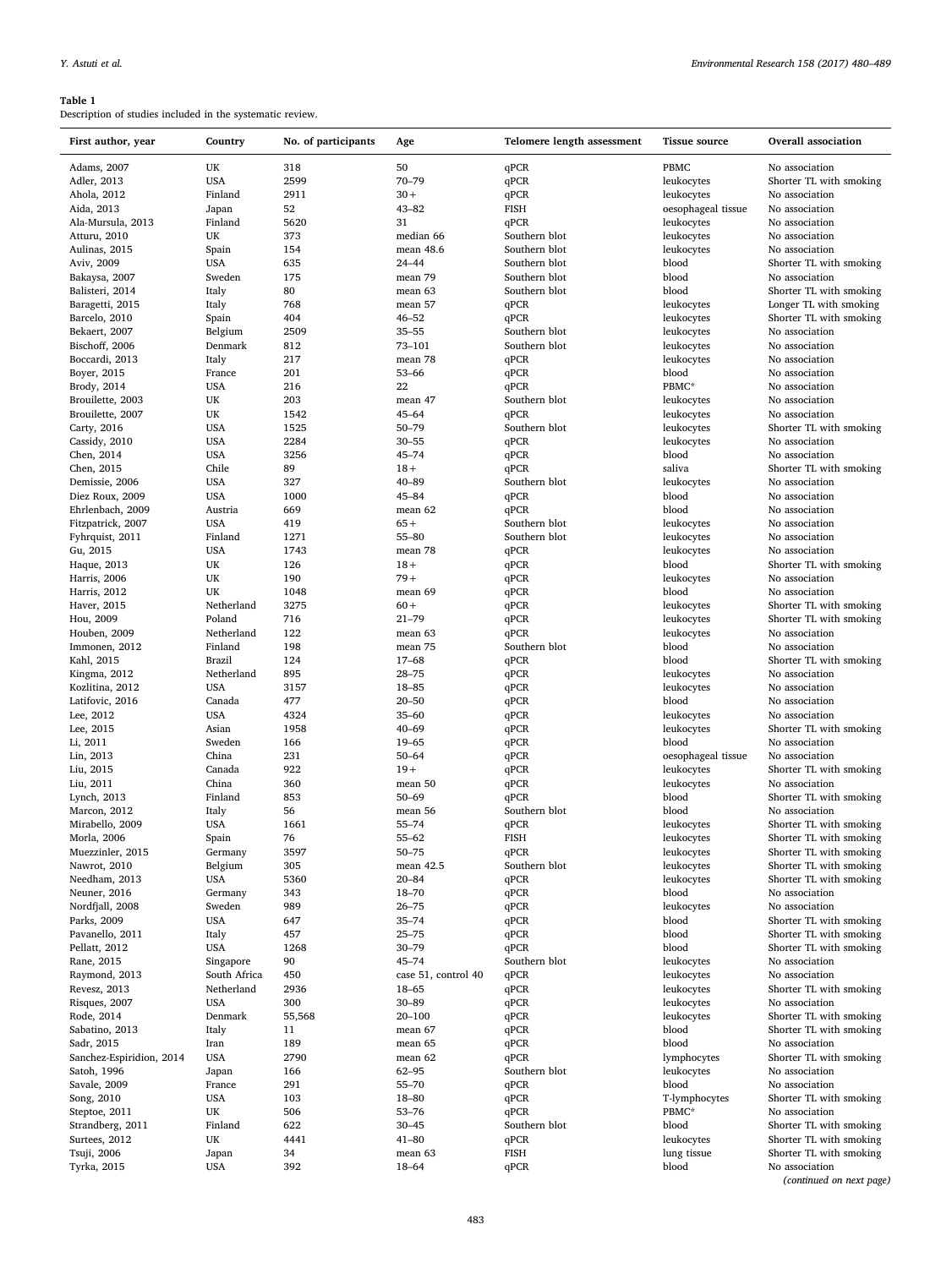Table 1 (continued)

| First author, year | Country      | No. of participants | Age       | Telomere length assessment | <b>Tissue source</b> | Overall association     |
|--------------------|--------------|---------------------|-----------|----------------------------|----------------------|-------------------------|
| Valdes, 2005       | UK           | 561                 | mean 48.6 | qPCR                       | leukocytes           | Shorter TL with smoking |
| Verde, 2015        | Spain        | 147                 | $25 - 65$ | qPCR                       | leukocytes           | No association          |
| Von Kanel, 2015    | South Africa | 341                 | $25 - 65$ | qPCR                       | leukocytes           | No association          |
| Wang, 2011         | China        | 275                 | $40 - 73$ | qPCR                       | leukocytes           | No association          |
| Wang, 2014         | China        | 934                 | mean 43   | qPCR                       | lymphocytes          | Shorter TL with smoking |
| Whisman, 2016      | <b>USA</b>   | 684                 | mean 53   | qPCR                       | saliya               | No association          |
| Wong, 2014         | <b>USA</b>   | 87                  | $18+$     | qPCR                       | leukocytes           | No association          |
| Woo, 2009          | China        | 4000                | $65+$     | qPCR                       | leukocytes           | Shorter TL with smoking |
| Xiao, 2011         | China        | 1797                | mean 64   | qPCR                       | leukocytes           | Shorter TL with smoking |
| Zee, 2010          | <b>USA</b>   | 518                 | $40 - 84$ | qPCR                       | leukocytes           | No association          |

Note: TL = telomere length; BMC = peripheral blood mononuclear cells;  $qPCR$  = quantitative polymerase chain reaction.

#### 3.2. Assessment of quality of included studies

publication bias, were unlikely.

To assess the risk of bias, we used criteria adapted from the CASP questionnaires for observational studies. As shown in Table S2 (Supplementary Information),all studies demonstrated clear aims, and adjustment for important confounding variables was applied in 42 out of 84 studies. Accurate measurements of exposure and outcome was indicated in the majority of studies, with seventy-six studies clearly described their methods in assessing LTL, and seventy one studies described how smoking was measured.

# 3.3. Assessment of publication bias

Assessment of publication bias was conducted for the studies included in the meta-analysis which compared telomere length between smokers and non-smokers [\(Fig. 2](#page-4-0)A) as well as ever and never smokers ([Fig. 2](#page-4-0)B), which each contained more than 10 studies. Both visual inspection and formal test for funnel plot asymmetry indicated symmetrical distribution (Egger's test p-values = 0.12 in analysis comparing smokers and non-smokers and 0.41 when comparing ever and never smokers), indicating that small study effects, which may reflect

<span id="page-4-0"></span>

Fig. 2. Funnel plots for associations between (A) smokers or non-smokers or (B) ever and never smokers and telomere length. X-axes represent standardized mean difference of telomere length and Y-axis represent their standard error.

# 3.4. Meta-analysis of association between smoking and telomere length

Meta-analyses were performed for 30 studies which provided comparable estimates for association between self-reported smoking exposures and telomere length. As several studies reported individual analyses either between smokers (current smokers) and non-smokers (former and never smokers) or ever (current and former smokers) smokers and never smokers, meta-analyses were carried out separately for each comparison. We found that telomere length were lower among smokers compared to non-smokers, with a pooled SMD of -0.17 (95% CI −0.24 to −0.09) ([Fig. 3](#page-5-0)A). Moderate heterogeneity was found ( $I^2$  = 60.47%). Similarly, telomere length was lower among ever smokers than never smokers [\(Fig. 3](#page-5-0)B), with a summary SMD of −0.11 (95% CI  $-0.16$  to  $-0.07$ ), with I<sup>2</sup> indicating a lack of substantial heterogeneity  $(I^2 = 46.51\%)$ . A sensitivity analysis excluding one study at a time one at a time was performed in analysis comparing smokers and non-smokers. This analysis showed reduced heterogeneity ( $I^2 = 26.87\%$ ) when a study by Wang and colleagues was removed, with summary SMD of  $-0.13$  (95% CI  $-0.17$  to  $-0.07$ ) (Fig. S1).

We further evaluated difference in telomere length across current, former and never smokers. Telomere length was suggested to be lower among current compared to never smokers (summary SMD: −0.15, 95% CI: −0.28 to −0.02) and or compared to former smokers (summary SMD: −0.06, 95% CI: −0.13 to 0). No difference in mean telomere length was observed between former and never smokers [\(Fig. 4](#page-6-0)). There was moderate heterogeneity when comparing current to never smokers and high heterogeneity ( $I^2 > 75\%$ ) when comparing former to never smokers. In the sensitivity analyses excluding one study at a time, we found that exclusion of a study by Needham et al. lowered the heterogeneity substantially with  $I^2$  less than 20% in comparison of telomere length between current and never smokers (Fig. S2, summary SMD: −0.20, 95% CI −0.30 to −0.10). Similar reduction in heterogeneity was shown by excluding a study by Muezzinler et al. when comparing former and never smokers (Fig. S3), with summary results indicating no difference in telomere length between the two groups (summary SMD: −0.01, 95% CI −0.09 to 0.07).

Five studies provided comparable estimates for mean difference of telomere length by categories of pack-years of smoking (Table S3, Supplementary Information), and they were included in a dose-response meta-analysis assessing the association between pack-year of smoking and telomere length. As shown in [Fig. 5,](#page-6-1) assuming a linear relationship, there was an inverse trend between pack-years of smoking and telomere length. Each increase in pack-years of smoking corresponded to −0.01 decrease in mean telomere length (95% CI: −0.03 to  $-0.002$ ) and high heterogeneity was indicated ( $I^2 = 98.2$ %). Use of a quadratic model did not show any improvement of the model fit. In the sensitivity analysis, excluding any of the studies in the sensitivity analysis did not remove the observed heterogeneity.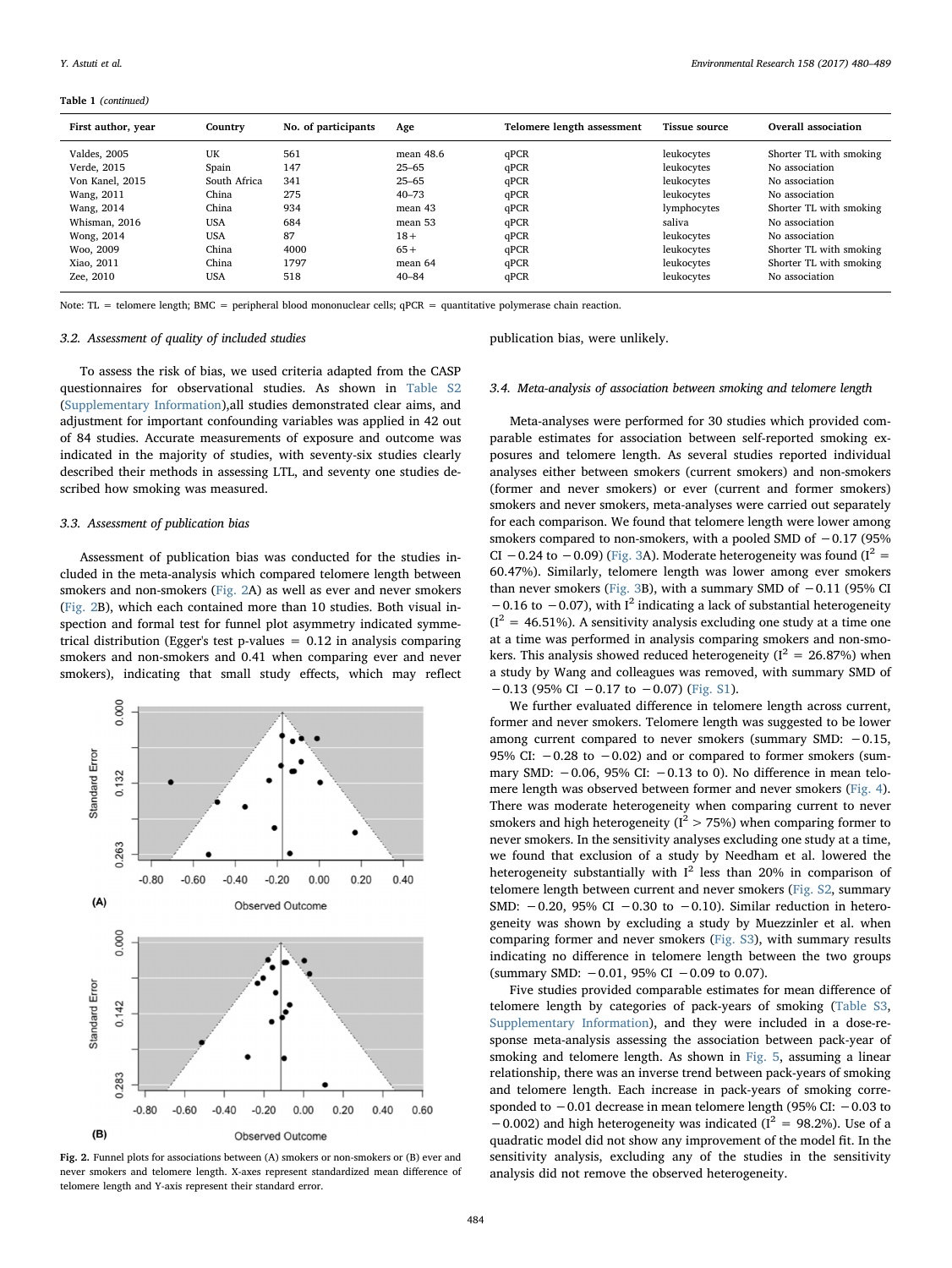<span id="page-5-0"></span>

Fig. 3. Comparison of means of telomere length between (A) smokers and non-smokers and (B) between ever or never smokers.

# 4. Discussion

To our knowledge, this is the first systematic review and metaanalysis on cigarette smoking and telomere length. We found that telomere length was shorter among ever smokers compared to those never smoked. Among those who ever smoked, telomere length was indicated to be shorter among current smokers compared to those who quitted smoking. Using a dose-response meta-analysis, we found a weak inverse association between pack-years of smoking and telomere length. When assessing risk of bias, we found that half of included studies have adjusted for confounding variables in their analysis. Substantial heterogeneity was shown in some of the findings.

The observed associations may suggest that biological ageing, indicated by telomere length, is enhanced with active smoking. A plausible mechanism is that free radicals generated following cigarette smoking may induce oxidative stress and inflammation [\(Thorne et al.,](#page-9-3) [2009\)](#page-9-3), resulting in significantly shortened telomeres and lead to

cellular senescence and apoptosis (d'[Adda di Fagagna et al., 2003;](#page-8-3) [Von](#page-9-0) [Zglinicki, 2002](#page-9-0)). Our results also indicated the benefit of quitting smoking compared to being current smokers with regards to telomere length. There was a weak indication that former smokers who quitted smoking for a longer period of time may have longer telomeres compared to those who quit more recently or current smokers ([Müezzinler](#page-8-9) [et al., 2015; Wulaningsih et al., 2016\)](#page-8-9), although a meta-analysis was not feasible. Additionally, higher pack-years of smoking, which reflect lifelong cigarette smoking exposure, corresponded to shorter telomeres although heterogeneity was shown. Altogether, these findings indicate the need to investigate whether there are cumulative effects of smoking on telomere length, and correspondingly, any reversal of such effects with longer period of smoking cessation. Studying the dynamic of telomere shortening may add understanding into such impact of smoking and cessation since it better reflects the biological impact of environmental influences compared to a single measurement of telomere length ([Chen et al., 2011; Nordfjäll et al., 2009](#page-8-20); [Svenson et al., 2011\)](#page-8-21). In the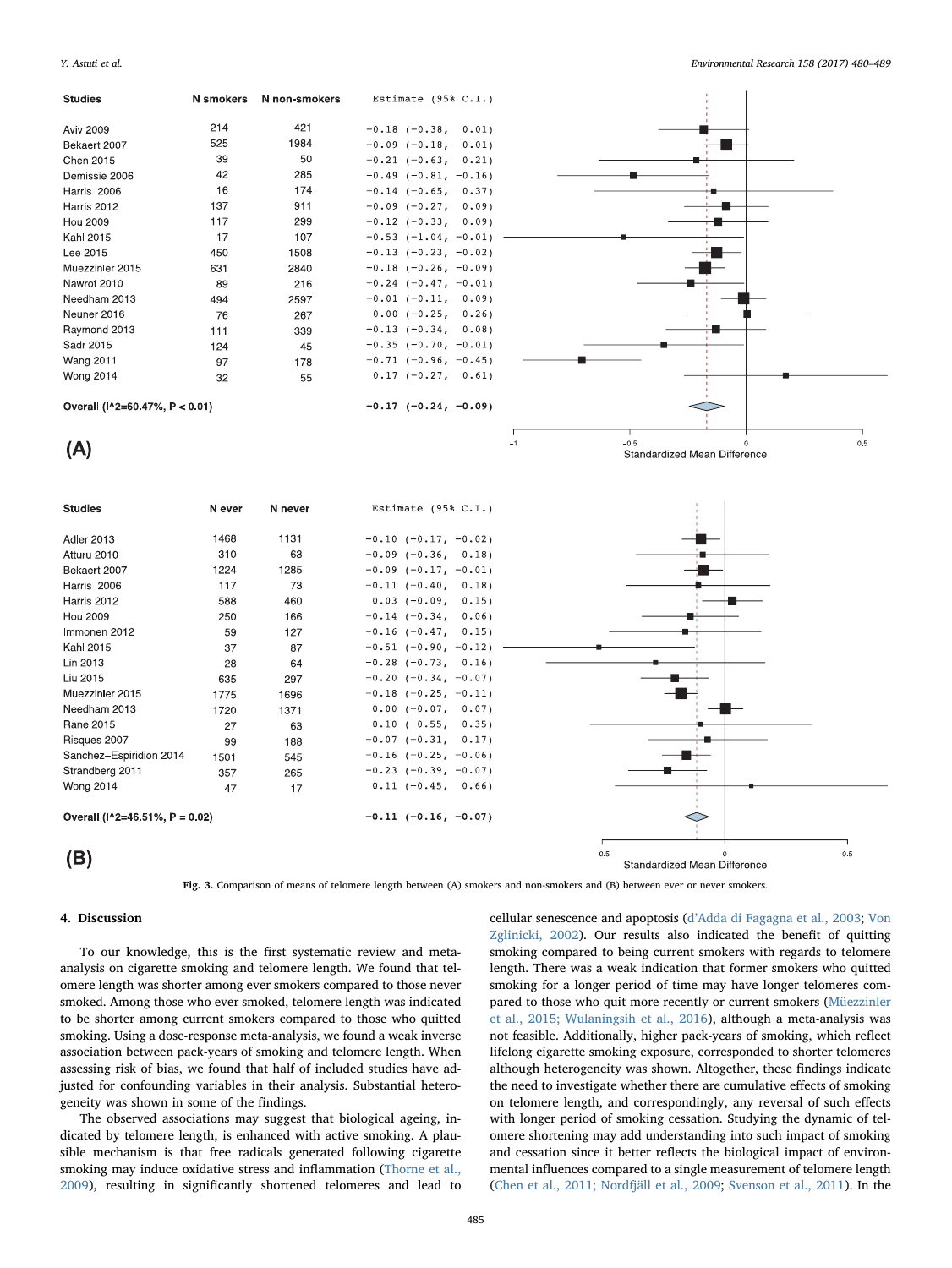<span id="page-6-0"></span>

Fig. 4. Comparison of means of telomere length between (A) current and former smokers, (B) between current and never smokers and (C) between former and never smokers.

<span id="page-6-1"></span>

Fig. 5. Dose-response association between pack-years of smoking and telomere length.

study by Müezzinler and colleagues in which repeated measures of telomere length 8-year apart were assessed, greater telomere loss was shown with longer period of quitting smoking among ever smokers, albeit non-significant [\(Müezzinler et al., 2015](#page-8-9)). The same study also showed that those who were current smokers at baseline had subsequent less telomere attrition than never smokers. Such conflicting finding may be explained by the "thrifty telomere" hypothesis ([Eisenberg, 2011](#page-8-22)), which suggests that telomere length may act as a

marker of one's limited resources over the life course or "disposable soma" ([Kirkwood and Holliday, 1979\)](#page-8-23). This theory states that having shorter telomeres to start with results in a more thrifty investment in maintenance efforts and reduced cell proliferation ([Eisenberg, 2011](#page-8-22)), which may explain greater telomere length but more pronounced subsequent telomere loss with longer time of smoking cessation ([Müezzinler et al., 2015](#page-8-9)). Further investigations regarding the role of smoking and its cessation on telomere length and attrition is therefore necessary to confirm such complex association.

The strength of this review lies in the use of different measures of smoking exposures ranging from self-report to objective biomarker measurements, and the inclusion of studies which included smoking as covariates when appropriate in addition to those evaluating smoking as the main exposure. We were able to estimate the dose-response relationship between smoking intensity, calculated as pack-years of smoking, with telomere length. Nevertheless, there was high heterogeneity when comparing telomere length between current and former smokers. Differences in population demographics may have explained such heterogeneity since exclusion of one Asian study ([Wang et al.,](#page-9-4) [2011\)](#page-9-4) removed the heterogeneity observed when comparing ever and never smokers. However, less heterogeneity for other analyses were observed when excluding population-based studies which mostly included Caucasians ([Müezzinler et al., 2015; Needham et al., 2013](#page-8-9)), which may indicate that there might have been factors other than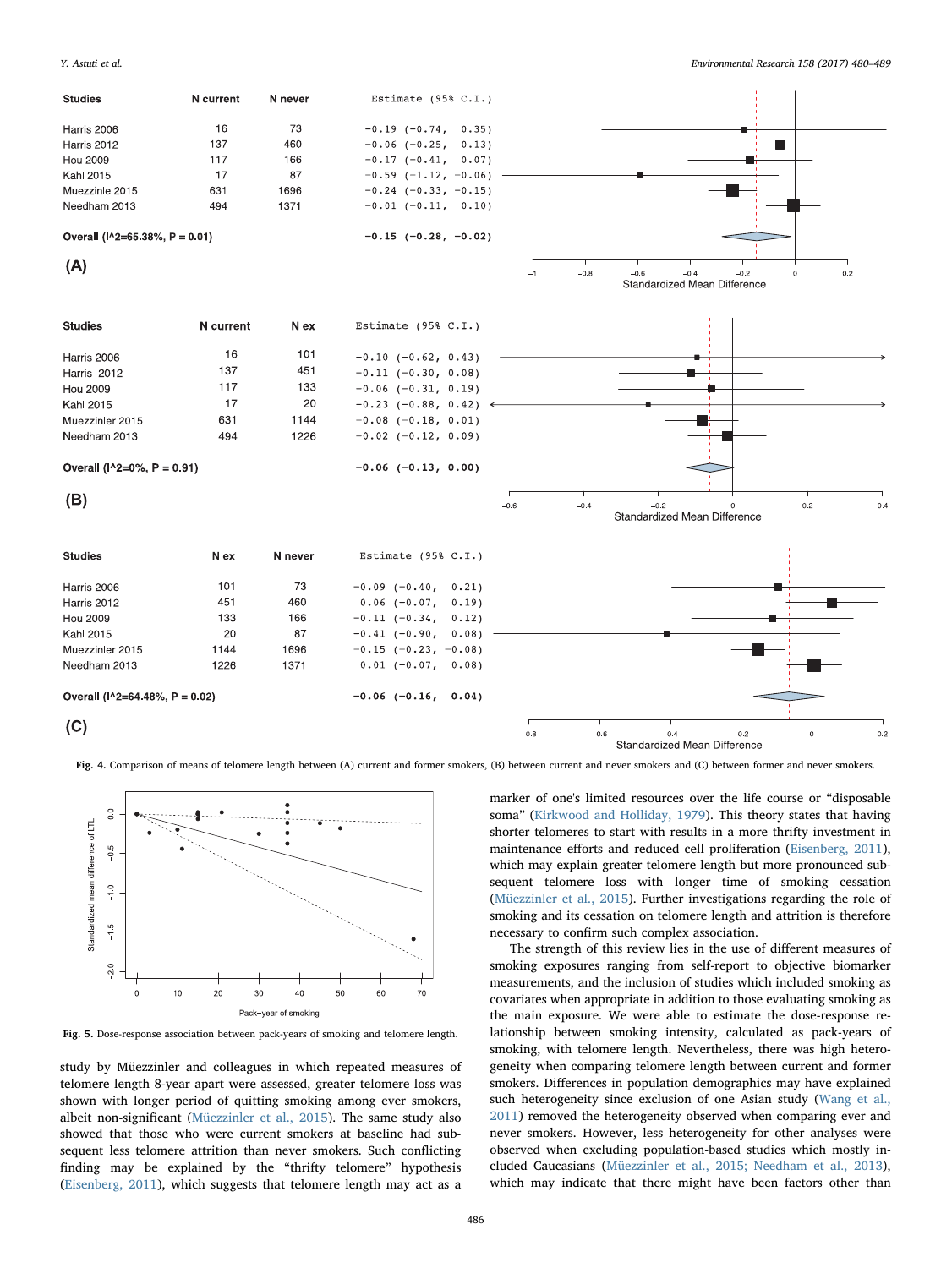ethnicities which explained the observed heterogeneity. It is unlikely that study design or telomere tissue explained this heterogeneity as all included studies in the analysis measured smoking status and telomere length cross-sectionally and used peripheral blood cells. Another possible source of heterogeneity might be the inter-laboratory technical variation of quantitative PCR (qPCR) to measure relative telomere length, which tend to yield higher variability than Southern blotting ([Aviv et al., 2011; Gardner et al., 2014](#page-7-6)), although a study by Martin-Ruiz et al. suggested that both techniques show comparable intra- and inter-assay inconsistencies [\(Martin-Ruiz et al., 2015](#page-8-24)). Previous metaanalyses on cross-sectional associations between other lifestyle-related factors such as hypertension or obesity and leukocyte telomere length also reported high heterogeneity [\(Mundstock et al., 2015; Tellechea and](#page-8-11) [Pirola, 2016](#page-8-11)), which may indicate the need to address methodological problem in telomere association study that should involve standardisation of qPCR and Southern blotting protocols [\(Martin-Ruiz et al.,](#page-8-24) [2015\)](#page-8-24).

Another limitation was that most included studies only used a single assessment of telomere length, which indicates the need to extend such analysis with repeated measurements. Furthermore, all studies included in the meta-analysis assessed circulating telomere length in blood. We were unable to assess any potential effect modification by sample source of telomere length such as saliva, which has also been linked to smoking [\(Zhang et al., 2016\)](#page-9-5). Leukocyte telomere length has been widely used as a representative parameter of individual telomere status and that shorter leukocyte telomere length has been linked with increased mortality in several studies ([Kimura et al., 2008; Needham](#page-8-25) [et al., 2015\)](#page-8-25). Nevertheless, the evidence regarding correlation of telomere length in leukocytes and other tissues is conflicting ([Daniali et al.,](#page-8-26) [2013; Dlouha et al., 2014; Friedrich et al., 2000; Gadalla et al., 2010;](#page-8-26) [Lakowa et al., 2015; Mather et al., 2011](#page-8-26)). There are discrepancies in both telomere length and attrition rate of granulocytes and lymphocytes subpopulation [\(Mather et al., 2011; Sanders and Newman, 2013](#page-8-27)). Additionally, a study by Svenson et al. demonstrated fluctuation in leukocyte telomere length during the course of 6 months ([Svenson](#page-8-21) [et al., 2011\)](#page-8-21). This fluctuation may be due to natural cycle or environment factors, such as acute infection, that changes the composition of leukocyte subpopulations and their replicative state [\(Akbar and](#page-7-7) [Vukmanovic-Stejic, 2007; Hodes et al., 2002\)](#page-7-7). Leukocyte is therefore not necessarily an ideal surrogate marker for other tissues in crosssectional or short longitudinal studies. Most of our studies were of cross-sectional nature, therefore, our results only suggest association instead of causation. Having certain diseases, such as chronic obstructive lung disease, may result in smoking cessation and thus confound association between smoking status and telomere length. Estimates collected from included studies were adjusted for age, when information was available, in order to take into account the effect of age-related disease. However, residual confounding may still have occurred. We were able to capture lifelong exposure of smoking by packyears of smoking, but this was based on self-report and therefore prone to recall bias. However, this was likely to result in non-differential misclassification because our outcome was a biomarker rather than any existing disease. Although we were unable to do a meta-analysis for cotinine levels, high agreement  $({\sim}90\%)$  has been shown between selfreport active smoking status and cotinine levels [\(Arheart et al., 2008](#page-7-8)). To further tease out this association, a life course approach which allows assessment of smoking exposure prior to telomere length assessment, and use of repeated telomere measures may enhance understanding into the mechanisms of which smoking may influence telomere length.

#### 5. Conclusion

In summary, this review showed that telomere length was shorter among ever smokers compared to those who never smoked, and among current smokers compared to former smokers. As shorter telomere may be a marker of early changes in ageing-related disease, the benefit suggested among former smokers compared to current smokers may further indicate the need to optimise policies targeting smoking cessation, particularly at earlier age. However, heterogeneity found in some of our findings indicates the need for further studies to quantify the implication of specific smoking exposures on telomere length and biological ageing.

# Conflict of interest

None declared

# Funding

WW is employed under grant from the UK Medical Research Council [MC\_UU\_12019/2; MC\_UU\_12019/4]. YA is supported by the Indonesian Endowment Fund for Education.

#### Author Contributions

YA, AW and WW conceptualised the review. YA, AW and WW performed literature search, title and abstract screening, full text screening and data extraction. YA, JW and WW performed statistical analysis. YA and WW wrote the first draft of the manuscript. All authors provided feedback, reviewed and approved the final version of the manuscript.

## Appendix A. Supporting information

Supplementary data associated with this article can be found in the online version at [http://dx.doi.org/10.1016/j.envres.2017.06.038.](http://dx.doi.org/10.1016/j.envres.2017.06.038)

# References

- <span id="page-7-7"></span>[Akbar, A.N., Vukmanovic-Stejic, M., 2007. Telomerase in T lymphocytes: use it and lose](http://refhub.elsevier.com/S0013-9351(17)30433-4/sbref1) [it? J. Immunol. 178, 6689](http://refhub.elsevier.com/S0013-9351(17)30433-4/sbref1)–6694.
- <span id="page-7-3"></span>Alexandrov, K., Rojas, M., Rolando, C., 2006. DNA damage by benzo(a)pyrene in human cells is increased by cigarette smoke and decreased by a filter containing rosemary extract, which lowers free radicals. Cancer Res. 66, 11938–11945. [http://dx.doi.org/](http://dx.doi.org/10.1158/0008-5472.CAN-06-3277) [10.1158/0008-5472.CAN-06-3277](http://dx.doi.org/10.1158/0008-5472.CAN-06-3277).
- Alexandrov, L.B., Ju, Y.S., Haase, K., Van Loo, P., Martincorena, I., Nik-Zainal, S., Totoki, Y., Fujimoto, A., Nakagawa, H., Shibata, T., Campbell, P.J., Vineis, P., Phillips, D.H., Stratton, M.R., 2016. Mutational signatures associated with tobacco smoking in human cancer. Science 354 (80-), 618–622. [http://dx.doi.org/10.1126/science.](http://dx.doi.org/10.1126/science.aag0299) [aag0299.](http://dx.doi.org/10.1126/science.aag0299)
- <span id="page-7-8"></span>Arheart, K.L., Lee, D.J., Fleming, L.E., LeBlanc, W.G., Dietz, N. a., McCollister, K.E., Wilkinson, J.D., Lewis, J.E., Clark, J.D., Davila, E.P., Bandiera, F.C., Erard, M.J., 2008. Accuracy of self-reported smoking and secondhand smoke exposure in the US workforce: the National Health and Nutrition Examination Surveys. J. Occup. Environ. Med. 50. pp. 1414–1420. [http://dx.doi.org/10.1097/JOM.](http://dx.doi.org/10.1097/JOM.0b013e318188b90a) [0b013e318188b90a](http://dx.doi.org/10.1097/JOM.0b013e318188b90a).
- [Asami, S., Hirano, T., Yamaguchi, R., Tomioka, Y., Itoh, H., Kasai, H., 1996. Increase of a](http://refhub.elsevier.com/S0013-9351(17)30433-4/sbref5) [type of oxidative DNA damage, 8-hydroxyguanine, and its repair activity in human](http://refhub.elsevier.com/S0013-9351(17)30433-4/sbref5) [leukocytes by cigarette smoking. Cancer Res. 56, 2546](http://refhub.elsevier.com/S0013-9351(17)30433-4/sbref5)–2549.
- <span id="page-7-5"></span>Aviv, A., Chen, W., Gardner, J.P., Kimura, M., Brimacombe, M., Cao, X., Srinivasan, S.R., Berenson, G.S., 2009. Leukocyte telomere dynamics: longitudinal findings among young adults in the Bogalusa heart study. Am. J. Epidemiol. 169, 323–329. [http://dx.](http://dx.doi.org/10.1093/aje/kwn338) [doi.org/10.1093/aje/kwn338](http://dx.doi.org/10.1093/aje/kwn338).
- <span id="page-7-6"></span>Aviv, A., Hunt, S.C., Lin, J., Cao, X., Kimura, M., Blackburn, E., 2011. Impartial comparative analysis of measurement of leukocyte telomere length/DNA content by Southern blots and qPCR. Nucleic Acids Res. 39. [http://dx.doi.org/10.1093/nar/](http://dx.doi.org/10.1093/nar/gkr634) [gkr634.](http://dx.doi.org/10.1093/nar/gkr634)
- <span id="page-7-1"></span>Bernadotte, A., Mikhelson, V.M., Spivak, I.M., 2016. Markers of cellular senescence. Telomere shortening as a marker of cellular senescence. Aging (Albany NY) 8, 3–11. [http://dx.doi.org/10.18632/aging.100871.](http://dx.doi.org/10.18632/aging.100871)
- <span id="page-7-0"></span>Blackburn, E.H., 2001. Switching and signaling at the telomere. Cell 106, 661–673. [http://dx.doi.org/10.1016/S0092-8674\(01\)00492-5](http://dx.doi.org/10.1016/S0092-8674(01)00492-5).
- <span id="page-7-4"></span>Block, G., Dietrich, M., Norkus, E., Jensen, C., Benowitz, N.L., Morrow, J.D., Hudes, M., Packer, L., 2006. Intraindividual variability of plasma antioxidants, markers of oxidative stress, C-reactive protein, cotinine, and other biomarkers. Epidemiol. (Camb., Mass) 17, 404–412. <http://dx.doi.org/10.1097/01.ede.0000220655.53323.e9>.
- <span id="page-7-2"></span>Broer, L., Codd, V., Nyholt, D.R., Deelen, J., Mangino, M., Willemsen, G., Albrecht, E., Amin, N., Beekman, M., de Geus, E.J.C., Henders, A., Nelson, C.P., Steves, C.J., Wright, M.J., de Craen, A.J.M., Isaacs, A., Matthews, M., Moayyeri, A., Montgomery, G.W., Oostra, B.A., Vink, J.J.M., Spector, T.D., Slagboom, P.E., Martin, N.G., Samani,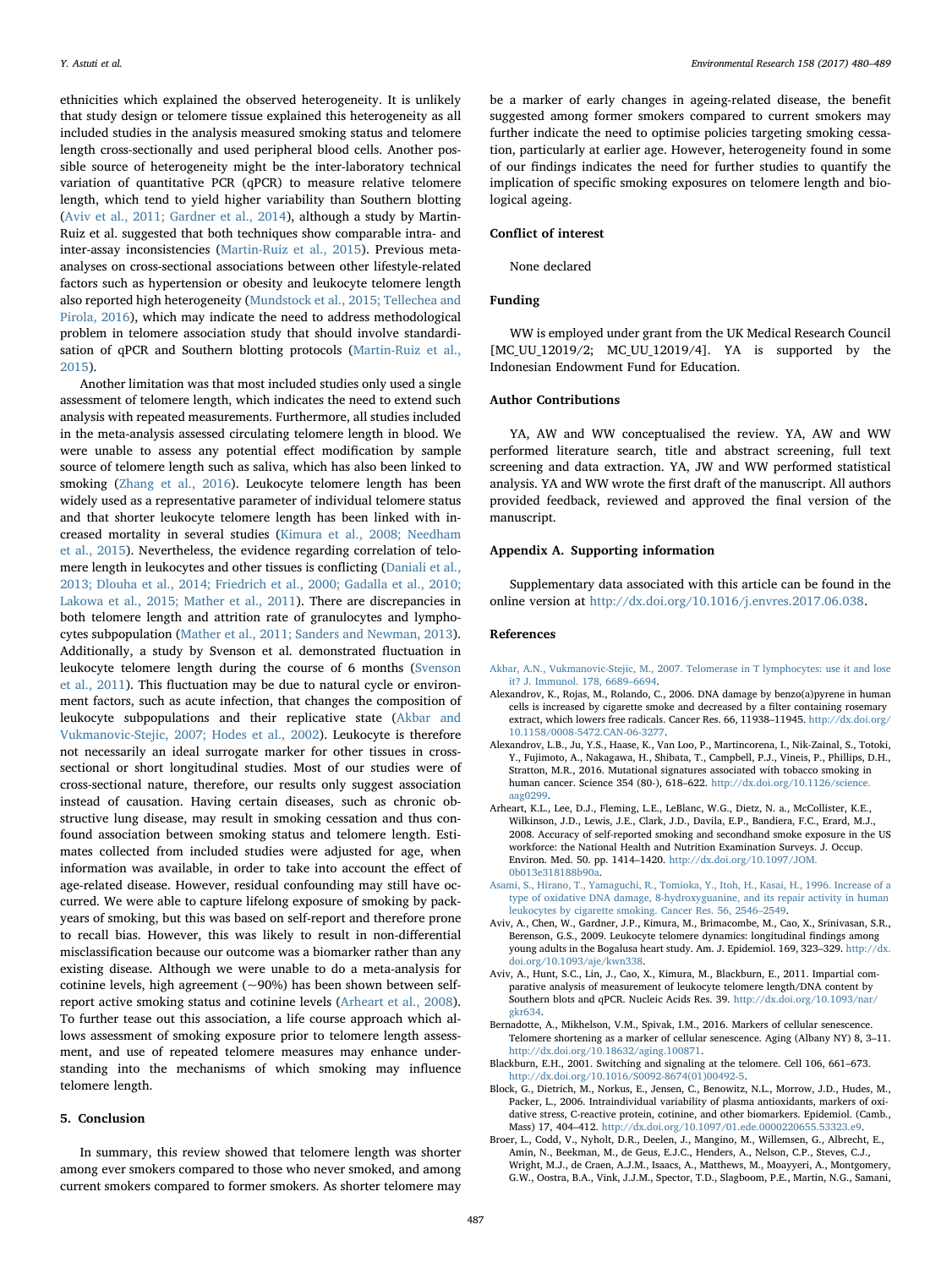N.J., van Duijn, C.M., Boomsma, D.I., 2013. Meta-analysis of telomere length in 19 713 subjects reveals high heritability, stronger maternal inheritance and a paternal age effect. Eur. J. Hum. Genet. 21, 1163–1168. [http://dx.doi.org/10.1038/ejhg.](http://dx.doi.org/10.1038/ejhg.2012.303) [2012.303](http://dx.doi.org/10.1038/ejhg.2012.303).

- <span id="page-8-6"></span>Brouilette, S., Singh, R.K., Thompson, J.R., Goodall, A.H., Samani, N.J., 2003. White cell telomere length and risk of premature myocardial infarction. Arterioscler. Thromb. Vasc. Biol. 23, 842–846. [http://dx.doi.org/10.1161/01.ATV.0000067426.96344.32.](http://dx.doi.org/10.1161/01.ATV.0000067426.96344.32) Cech, T.R., 2008. Beginning to Understand the End of the Chromosome. Mod. Biopharm.
- Des. Dev. Optim. 1, 36–48. [http://dx.doi.org/10.1002/9783527620982.ch1.](http://dx.doi.org/10.1002/9783527620982.ch1)
- <span id="page-8-20"></span>Chen, W., Kimura, M., Kim, S., Cao, X., Srinivasan, S.R., Berenson, G.S., Kark, J.D., Aviv, A., 2011. Longitudinal versus cross-sectional evaluations of leukocyte telomere length dynamics: age-dependent telomere shortening is the rule. J. Gerontol. - Ser. A
- <span id="page-8-17"></span>Biol. Sci. Med. Sci. 66 A, 312–319. <http://dx.doi.org/10.1093/gerona/glq223>. Crippa, A., Orsini, N., 2016. Dose-response meta-analysis of differences in means. BMC Med. Res. Methodol. 16, 91. [http://dx.doi.org/10.1186/s12874-016-0189-0.](http://dx.doi.org/10.1186/s12874-016-0189-0)
- <span id="page-8-12"></span>Critical Appraisal Skills Programme, 2017. CASP Systematic Review Checklist. [WWW Document]. URL 〈<http://www.casp-uk.net/checklists>〉.
- <span id="page-8-3"></span>d'Adda di Fagagna, F., Reaper, P.M., Clay-Farrace, L., Fiegler, H., Carr, P., Von Zglinicki, T., Saretzki, G., Carter, N.P., Jackson, S.P., 2003. A DNA damage checkpoint response in telomere-initiated senescence. Nature 426, 194–198. [http://dx.doi.org/10.1038/](http://dx.doi.org/10.1038/nature02118) [nature02118.](http://dx.doi.org/10.1038/nature02118)
- <span id="page-8-26"></span>Daniali, L., Benetos, A., Susser, E., Kark, J.D., Labat, C., Kimura, M., Desai, K.K., Granick, M., Aviv, A., 2013. Telomeres shorten at equivalent rates in somatic tissues of adults. Nat. Commun. 4, 1597. <http://dx.doi.org/10.1038/ncomms2602>.
- [Dlouha, D., Maluskova, J., Kralova Lesna, I., Lanska, V., Hubacek, J.A., 2014. Comparison](http://refhub.elsevier.com/S0013-9351(17)30433-4/sbref18) [of the relative telomere length measured in leukocytes and eleven di](http://refhub.elsevier.com/S0013-9351(17)30433-4/sbref18)fferent human [tissues. Physiol. Res. 63, S343](http://refhub.elsevier.com/S0013-9351(17)30433-4/sbref18)–S350.
- <span id="page-8-14"></span>Egger, M., Davey Smith, G., Schneider, M., Minder, C., 1997. Bias in meta-analysis detected by a simple, graphical test. Br. Med. J. 315, 629–634. [http://dx.doi.org/10.](http://dx.doi.org/10.1136/bmj.316.7129.469) [1136/bmj.316.7129.469](http://dx.doi.org/10.1136/bmj.316.7129.469).
- <span id="page-8-22"></span>Eisenberg, D.T.A., 2011. An evolutionary review of human telomere biology: the thrifty telomere hypothesis and notes on potential adaptive paternal effects. Am. J. Hum. Biol. 23, 149–167. <http://dx.doi.org/10.1002/ajhb.21127>.
- Friedrich, U., Griese, E., Schwab, M., Fritz, P., Thon, K., Klotz, U., 2000. Telomere length in different tissues of elderly patients. Mech. Ageing Dev. 119, 89–99. [http://dx.doi.](http://dx.doi.org/10.1016/S0047-6374(00)00173-1) [org/10.1016/S0047-6374\(00\)00173-1](http://dx.doi.org/10.1016/S0047-6374(00)00173-1).
- Fyhrquist, F., Silventoinen, K., Saijonmaa, O., Kontula, K., Devereux, R.B., de Faire, U., Os, I., Dahlöf, B., 2011. Telomere length and cardiovascular risk in hypertensive patients with left ventricular hypertrophy: the LIFE study. J. Hum. Hypertens. 25, 711–718. <http://dx.doi.org/10.1038/jhh.2011.57>.
- [Gadalla, S.M., Cawthon, R., Giri, N., Alter, B.P., Savage, S.A., 2010. Telomere length in](http://refhub.elsevier.com/S0013-9351(17)30433-4/sbref23) blood, buccal cells, and fi[broblasts from patients with inherited bone marrow failure](http://refhub.elsevier.com/S0013-9351(17)30433-4/sbref23) syndromes. [Aging \(Albany NY\). 2, 867](http://refhub.elsevier.com/S0013-9351(17)30433-4/sbref23)–874.
- Gardner, M., Bann, D., Wiley, L., Cooper, R., Hardy, R., Nitsch, D., Martin-Ruiz, C., Shiels, P., Sayer, A.A., Barbieri, M., Bekaert, S., Bischoff, C., Brooks-Wilson, A., Chen, W., Cooper, C., Christensen, K., De Meyer, T., Deary, I., Der, G., Roux, A.D., Fitzpatrick, A., Hajat, A., Halaschek-Wiener, J., Harris, S., Hunt, S.C., Jagger, C., Jeon, H.S., Kaplan, R., Kimura, M., Lansdorp, P., Li, C., Maeda, T., Mangino, M., Nawrot, T.S., Nilsson, P., Nordfjall, K., Paolisso, G., Ren, F., Riabowol, K., Robertson, T., Roos, G., Staessen, J.A., Spector, T., Tang, N., Unryn, B., van der Harst, P., Woo, J., Xing, C., Yadegarfar, M.E., Park, J.Y., Young, N., Kuh, D., von Zglinicki, T., Ben-Shlomo, Y., 2014. Gender and telomere length: systematic review and meta-analysis. Exp. Gerontol. 51, 15–27. <http://dx.doi.org/10.1016/j.exger.2013.12.004>.
- <span id="page-8-10"></span>[Greenland, S., Longnecker, M.P., 1992. Methods for trend estimation from summarized](http://refhub.elsevier.com/S0013-9351(17)30433-4/sbref25) [dose-response data, with applications to meta-analysis. Am. J. Epidemiol. 135,](http://refhub.elsevier.com/S0013-9351(17)30433-4/sbref25) [1301](http://refhub.elsevier.com/S0013-9351(17)30433-4/sbref25)–1309.
- <span id="page-8-1"></span>Griffith, J.D., Comeau, L., Rosenfield, S., Stansel, R.M., Bianchi, A., Moss, H., De Lange, T., 1999. Mammalian telomeres end in a large duplex loop. Cell 97, 503–514. [http://](http://dx.doi.org/10.1016/S0092-8674(00)80760-6) [dx.doi.org/10.1016/S0092-8674\(00\)80760-6.](http://dx.doi.org/10.1016/S0092-8674(00)80760-6)
- Harris, S.E., Martin-Ruiz, C., von Zglinicki, T., Starr, J.M., Deary, I.J., 2012. Telomere length and aging biomarkers in 70-year-olds: the Lothian Birth Cohort 1936. Neurobiol. Aging 33, 1486.e3–1486.e8. [http://dx.doi.org/10.1016/j.neurobiolaging.](http://dx.doi.org/10.1016/j.neurobiolaging.2010.11.013) [2010.11.013](http://dx.doi.org/10.1016/j.neurobiolaging.2010.11.013).
- <span id="page-8-15"></span>Higgins, J., Greenland, S., 2011. Cochrane Handbook for Systematic Reviews of Interventions Version 5.1.0. The Cochrane Collaboration.
- <span id="page-8-16"></span>Higgins, J.P.T., Thompson, S.G., Deeks, J.J., Altman, D.G., 2003. Measuring inconsistency in meta-analyses. BMJ Br. Med. J. 327, 557–560. [http://dx.doi.org/10.1136/bmj.](http://dx.doi.org/10.1136/bmj.327.7414.557) [327.7414.557](http://dx.doi.org/10.1136/bmj.327.7414.557).
- Hodes, R.J., Hathcock, K.S., Weng, N., 2002. Telomeres in T and B cells. Nat. Rev. Immunol. 2, 699–706. [http://dx.doi.org/10.1038/nri890.](http://dx.doi.org/10.1038/nri890)
- <span id="page-8-2"></span>Huda, N., Tanaka, H., Herbert, B.S., Reed, T., Gilley, D., 2007. Shared environmental factors associated with telomere length maintenance in elderly male twins. Aging Cell 6, 709–713. [http://dx.doi.org/10.1111/j.1474-9726.2007.00330.x.](http://dx.doi.org/10.1111/j.1474-9726.2007.00330.x)
- Il'yasova, D., Hertz-Picciotto, I., Peters, U., Berlin, J.A., Poole, C., 2005. Choice of exposure scores for categorical regression in meta-analysis: a case study of a common problem. Cancer Causes Control 16, 383–388. [http://dx.doi.org/10.1007/s10552-](http://dx.doi.org/10.1007/s10552-004-5025-x) [004-5025-x](http://dx.doi.org/10.1007/s10552-004-5025-x).
- <span id="page-8-25"></span>Kimura, M., Hjelmborg, J.V.B., Gardner, J.P., Bathum, L., Brimacombe, M., Lu, X., Christiansen, L., Vaupel, J.W., Aviv, A., Christensen, K., 2008. Telomere length and mortality: a study of leukocytes in elderly danish twins. Am. J. Epidemiol. 167, 799–806. <http://dx.doi.org/10.1093/aje/kwm380>.
- <span id="page-8-19"></span>Kingma, E.M., de Jonge, P., van der Harst, P., Ormel, J., Rosmalen, J.G.M., 2012. The Association between Intelligence and Telomere Length: a Longitudinal Population Based Study. PLoS One 7, 1–6. [http://dx.doi.org/10.1371/journal.pone.0049356.](http://dx.doi.org/10.1371/journal.pone.0049356)
- <span id="page-8-23"></span>Kirkwood, T.B., Holliday, R., 1979. The evolution of ageing and longevity. Proceedings R. Soc. London. Ser. B, Biol. Sci. 205, pp. 531–546.
- Kuilman, T., Michaloglou, C., Mooi, W.J., Peeper, D.S., 2010. The essence of senescence. Genes Dev. <http://dx.doi.org/10.1101/gad.1971610>.
- Lakowa, N., Trieu, N., Flehmig, G., Lohmann, T., Sch??n, M.R., Dietrich, A., Zeplin, P.H., Langer, S., Stumvoll, M., Bl??her, M., Kl??ting, N., 2015. Telomere length differences between subcutaneous and visceral adipose tissue in humans. Biochem. Biophys. Res. Commun. 457, 426–432. <http://dx.doi.org/10.1016/j.bbrc.2014.12.122>.
- <span id="page-8-0"></span>Lingner, J., Cooper, J., Cech, T., 1995. Telomerase and DNA end replication: no longer a lagging strand problem? Science 269 (80-), 1533–1534. [http://dx.doi.org/10.1126/](http://dx.doi.org/10.1126/science.7545310) [science.7545310.](http://dx.doi.org/10.1126/science.7545310)
- Longhese, M.P., 2008. DNA damage response at functional and dysfunctional telomeres. Genes Dev. 22, 125–140. <http://dx.doi.org/10.1101/gad.1626908>.
- <span id="page-8-24"></span>Martin-Ruiz, C.M., Baird, D., Roger, L., Boukamp, P., Krunic, D., Cawthon, R., Dokter, M.M., Van der Harst, P., Bekaert, S., De Meyer, T., Roos, G., Svenson, U., Codd, V., Samani, N.J., McGlynn, L., Shiels, P.G., Pooley, K.A., Dunning, A.M., Cooper, R., Wong, A., Kingston, A., von Zglinicki, T., 2015. Reproducibility of telomere length assessment: an international collaborative study. Int. J. Epidemiol. 44, 1673–1683. [http://dx.doi.org/10.1093/ije/dyu191.](http://dx.doi.org/10.1093/ije/dyu191)
- <span id="page-8-27"></span>Mather, K.A., Jorm, A.F., Parslow, R.A., Christensen, H., 2011. Is telomere length a biomarker of aging? A review. J. Gerontol. - Ser. A Biol. Sci. Med. Sci. [http://dx.doi.](http://dx.doi.org/10.1093/gerona/glq180) [org/10.1093/gerona/glq180](http://dx.doi.org/10.1093/gerona/glq180).
- <span id="page-8-5"></span>Mirabello, L., Huang, W.Y., Wong, J.Y.Y., Chatterjee, N., Reding, D., Crawford, E.D., De Vivo, I., Hayes, R.B., Savage, S.A., 2009. The association between leukocyte telomere length and cigarette smoking, dietary and physical variables, and risk of prostate cancer. Aging Cell 8, 405–413. [http://dx.doi.org/10.1111/j.1474-9726.2009.](http://dx.doi.org/10.1111/j.1474-9726.2009.00485.x) 00485 x
- <span id="page-8-8"></span>Moher, D., Liberati, A., Tetzlaff, J., Altman, D.G., Altman, D.G., Antes, G., Atkins, D., Barbour, V., Barrowman, N., Berlin, J.A., Clark, J., Clarke, M., Cook, D., D'Amico, R., Deeks, J.J., Devereaux, P.J., Dickersin, K., Egger, M., Ernst, E., G??tzsche, P.C., Grimshaw, J., Guyatt, G., Higgins, J., Ioannidis, J.P.A., Kleijnen, J., Lang, T., Magrini, N., McNamee, D., Moja, L., Mulrow, C., Napoli, M., Oxman, A., Pham, B., Rennie, D., Sampson, M., Schulz, K.F., Shekelle, P.G., Tovey, D., Tugwell, P., 2009. Preferred reporting items for systematic reviews and meta-analyses: the PRISMA statement (Chinese edition). J. Chin. Integr. Med. 7, 889–896. [http://dx.doi.org/10.3736/](http://dx.doi.org/10.3736/jcim20090918) icim20090918.
- <span id="page-8-9"></span>Müezzinler, A., Mons, U., Dieffenbach, A.K., Butterbach, K., Saum, K.-U., Schick, M., Stammer, H., Boukamp, P., Holleczek, B., Stegmaier, C., Brenner, H., 2015. Smoking habits and leukocyte telomere length dynamics among older adults: results from the ESTHER cohort. Exp. Gerontol. 70, 18–25. [http://dx.doi.org/10.1016/j.exger.2015.](http://dx.doi.org/10.1016/j.exger.2015.07.002) [07.002](http://dx.doi.org/10.1016/j.exger.2015.07.002).
- <span id="page-8-11"></span>Mundstock, E., Sarria, E.E., Zatti, H., Mattos Louzada, F., Kich Grun, L., Herbert Jones, M., Guma, F.T.C.R., Mazzola, J., Epifanio, M., Stein, R.T., Barbé-Tuana, F.M., Mattiello, R., 2015. Effect of obesity on telomere length: systematic review and meta-analysis. Obesity. [http://dx.doi.org/10.1002/oby.21183.](http://dx.doi.org/10.1002/oby.21183)
- Needham, B.L., Adler, N., Gregorich, S., Rehkopf, D., Lin, J., Blackburn, E.H., Epel, E.S., 2013. Socioeconomic status, health behavior, and leukocyte telomere length in the National Health and Nutrition Examination Survey, 1999–2002. Soc. Sci. Med. 85, 1–8. [http://dx.doi.org/10.1016/j.socscimed.2013.02.023.](http://dx.doi.org/10.1016/j.socscimed.2013.02.023)
- Needham, B.L., Rehkopf, D., Adler, N., Gregorich, S., Lin, J., Blackburn, E.H., Epel, E.S., 2015. Leukocyte Telomere Length and Mortality in the National Health and Nutrition Examination Survey, 1999–2002. Epidemiology 26, 528–535. [http://dx.doi.org/10.](http://dx.doi.org/10.1097/EDE.0000000000000299) [1097/EDE.0000000000000299](http://dx.doi.org/10.1097/EDE.0000000000000299).
- Nordfjäll, K., Svenson, U., Norrback, K.F., Adolfsson, R., Lenner, P., Roos, G., 2009. The individual blood cell telomere attrition rate is telomere length dependent. PLoS Genet. 5. [http://dx.doi.org/10.1371/journal.pgen.1000375.](http://dx.doi.org/10.1371/journal.pgen.1000375)
- O'Sullivan, R.J., Karlseder, J., 2010. Telomeres: protecting chromosomes against genome instability. Nat. Rev. Mol. Cell Biol. 11, 171–181. [http://dx.doi.org/10.1038/](http://dx.doi.org/10.1038/nrm2848) [nrm2848](http://dx.doi.org/10.1038/nrm2848).
- <span id="page-8-4"></span>Opresko, P.L., Fan, J., Danzy, S., Wilson, D.M., Bohr, V.A., 2005. Oxidative damage in telomeric DNA disrupts recognition by TRF1 and TRF2. Nucleic Acids Res. 33, 1230–1239. <http://dx.doi.org/10.1093/nar/gki273>.
- <span id="page-8-18"></span>Patel, C.J., Manrai, A.K., Corona, E., Kohane, I.S., 2016. Systematic correlation of environmental exposure and physiological and self-reported behaviour factors with leukocyte telomere length. Int. J. Epidemiol. [http://dx.doi.org/10.1093/ije/dyw043.](http://dx.doi.org/10.1093/ije/dyw043)
- Revesz, D., Milaneschi, Y., Verhoeven, J.E., Lin, J., Penninx, B.W., 2015. Longitudinal associations between metabolic syndrome components and telomere shortening. J. Clin. Endocrinol. Metab. 100, 3050–3059. [http://dx.doi.org/10.1210/jc.2015-1995.](http://dx.doi.org/10.1210/jc.2015-1995)
- Sanders, J.L., Newman, A.B., 2013. Telomere length in epidemiology: a biomarker of aging, age-related disease, both, or neither? Epidemiol. Rev. 35, 112–131. [http://dx.](http://dx.doi.org/10.1093/epirev/mxs008) [doi.org/10.1093/epirev/mxs008.](http://dx.doi.org/10.1093/epirev/mxs008)
- Starkweather, A.R., Alhaeeri, A.A., Montpetit, A., Brumelle, J., Filler, K., Montpetit, M., Mohanraj, L., Lyon, D.E., Jackson-Cook, C.K., 2014. An integrative review of factors associated with telomere length and implications for biobehavioral research. Nurs. Res. 63, 36–50. <http://dx.doi.org/10.1097/NNR.0000000000000009>.
- <span id="page-8-13"></span>Sterne, J.A.C., Sutton, A.J., Ioannidis, J.P.A., Terrin, N., Jones, D.R., Lau, J., Carpenter, J., Rücker, G., Harbord, R.M., Schmid, C.H., Tetzlaff, J., Deeks, J.J., Peters, J., Macaskill, P., Schwarzer, G., Duval, S., Altman, D.G., Moher, D., Higgins, J.P.T., 2011. Recommendations for examining and interpreting funnel plot asymmetry in metaanalyses of randomised controlled trials. BMJ 343, d4002. [http://dx.doi.org/10.](http://dx.doi.org/10.1136/bmj.d4002) [1136/bmj.d4002.](http://dx.doi.org/10.1136/bmj.d4002)
- <span id="page-8-7"></span>[Stroup, D.F., Berlin, J.A., Morton, S.C., Olkin, I., Williamson, G.D., Rennie, D., Moher, D.,](http://refhub.elsevier.com/S0013-9351(17)30433-4/sbref54) [Becker, B.J., Sipe, T.A., Thacker, S.B., 2000. Meta-analysis of observational studies in](http://refhub.elsevier.com/S0013-9351(17)30433-4/sbref54) [epidemiology: a proposal for reporting. Meta-analysis Of Observational Studies in](http://refhub.elsevier.com/S0013-9351(17)30433-4/sbref54) [Epidemiology \(MOOSE\) group. JAMA 283, 2008](http://refhub.elsevier.com/S0013-9351(17)30433-4/sbref54)–2012.
- <span id="page-8-21"></span>Svenson, U., Nordfj??ll, K., Baird, D., Roger, L., Osterman, P., Hellenius, M.L., Roos, G., 2011. Blood cell telomere length is a dynamic feature. PLoS One 6. [http://dx.doi.org/](http://dx.doi.org/10.1371/journal.pone.0021485) [10.1371/journal.pone.0021485.](http://dx.doi.org/10.1371/journal.pone.0021485)